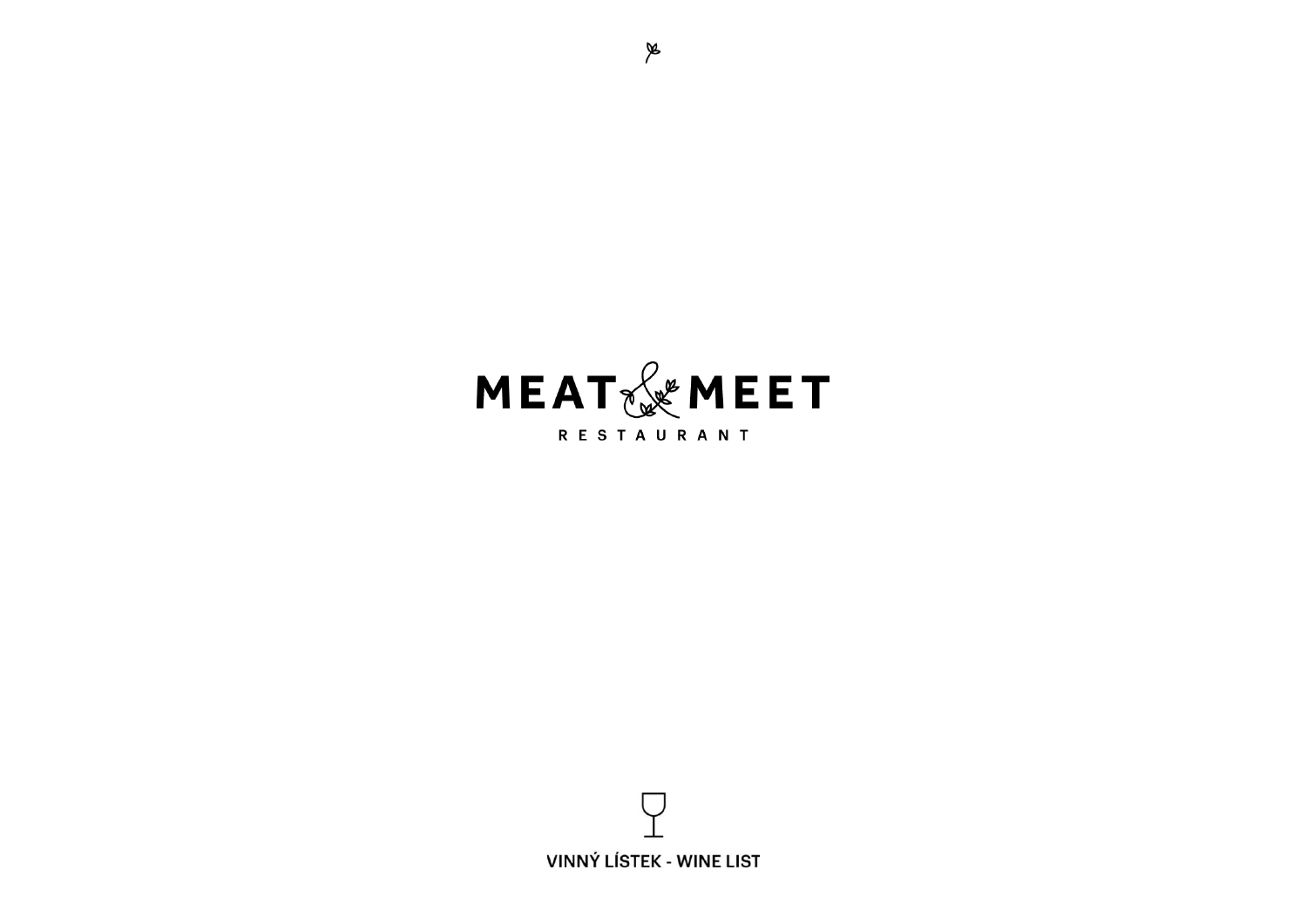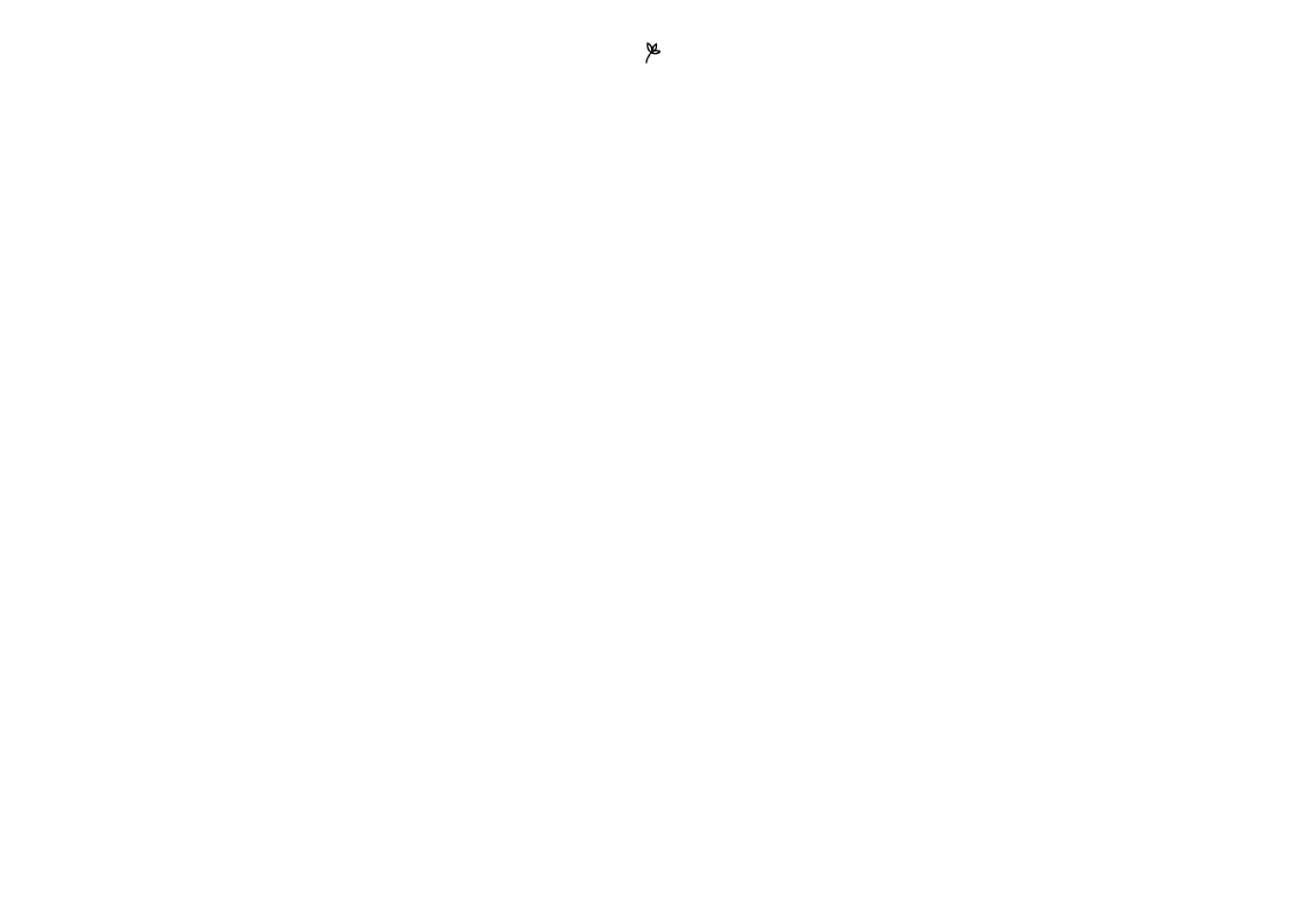## SOMMELIER CHOICE

Gemischter Satz Federspiel – Bayer Wachau 0,75 l 790 Kč

Weissburgunder Smaragd – Bayer Wachau 0,75 l 890 Kč

Riesling Smaragd – Josef Fischer Wachau 0,75 l 1.390 Kč

Big Jonh White Cuveé – Scheiblhofer Burgenland 0,75 l 890 Kč

JOiS. Blaufränkisch – Scheiblhofer Burgenland 0,75 l 1.390 Kč

Pinot Noir – Scheiblhofer Burgenland 0,75 l 890 Kč

Big John – Scheiblhofer Burgenland 0,75 l 990 Kč

Das Phantom – K+K Kirnbauer 0,75 l 1.390 Kč

The Legends – Scheiblhofer Burgenland 0,75 l 990 Kč

Konquest Cabernet Franc – K+K Kirnbauer 0,75 l 1.790 Kč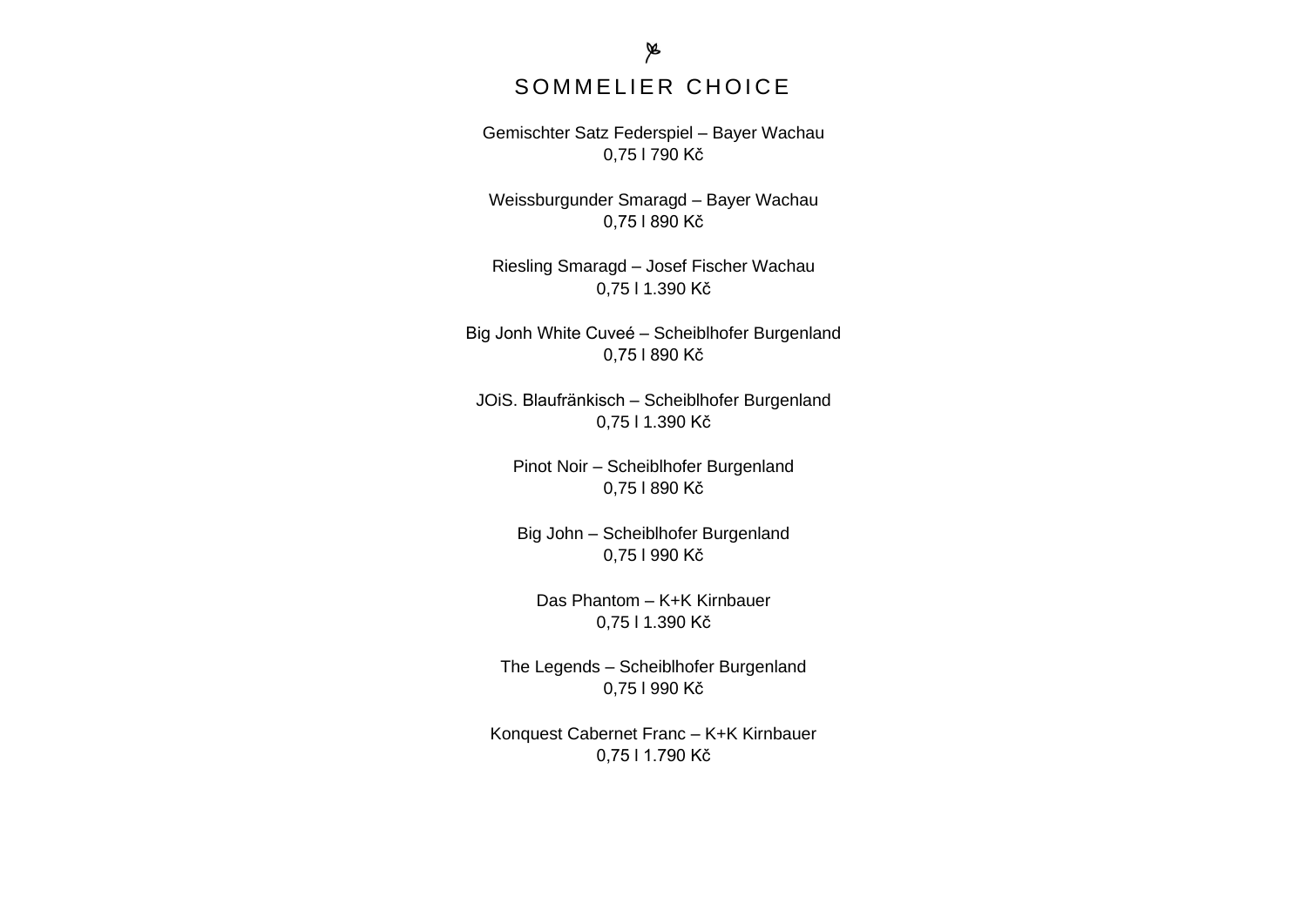# × PROSECCO & CHAMPAGNE

#### Prosecco DOC Frizzante La cavea

oblast: Veneto, Itálie odrůda: Glera, suché 11,5% *region: Veneto, Italy grapes: Glera, dry 11.5%* 0,75 l 850 Kč

#### Prosecco DOCG Prapian Presa N°3 Biologico

oblast: Veneto, Itálie odrůda: Glera, suché 11% *region: Veneto, Italy grapes: Glera, dry 11%* 0,75 l 850 Kč

#### Prosecco Superiore Spumante DOCG Poeti Bottega

oblast: Valdobbiadene, Itálie odrůda: Glera, extra suché 11,5% *region: Valdobbiadene, Italy grapes: Glera, extra dry 11.5%* 0,75 l 850 Kč

### Prosecco Rustico Nino Franco

oblast: Valdobbiadene, Itálie odrůda: Glera, brut 11% *region: Valdobbiadene, Italy grapes: Glera, brut 11%* 0,75 l 990 Kč

#### Fili Moscato Spumante Veneto IGP

oblast: Veneto, Itálie odrůda: Moscato, sladké 9% *region: Veneto, Italy grapes: Moscato, sweet 9%*  0,75 l 790 Kč

#### Pierre Gobillard Réserve Premier Cru

oblast: Champagne, Francie odrůda: Chardonnay, Pinot Noir, Pinot Meunier, suché 12% *region: Champagne, France grapes: Chardonnay, Pinot Noir, Pinot Meunier, dry 12%*  0,75 l 1.850 Kč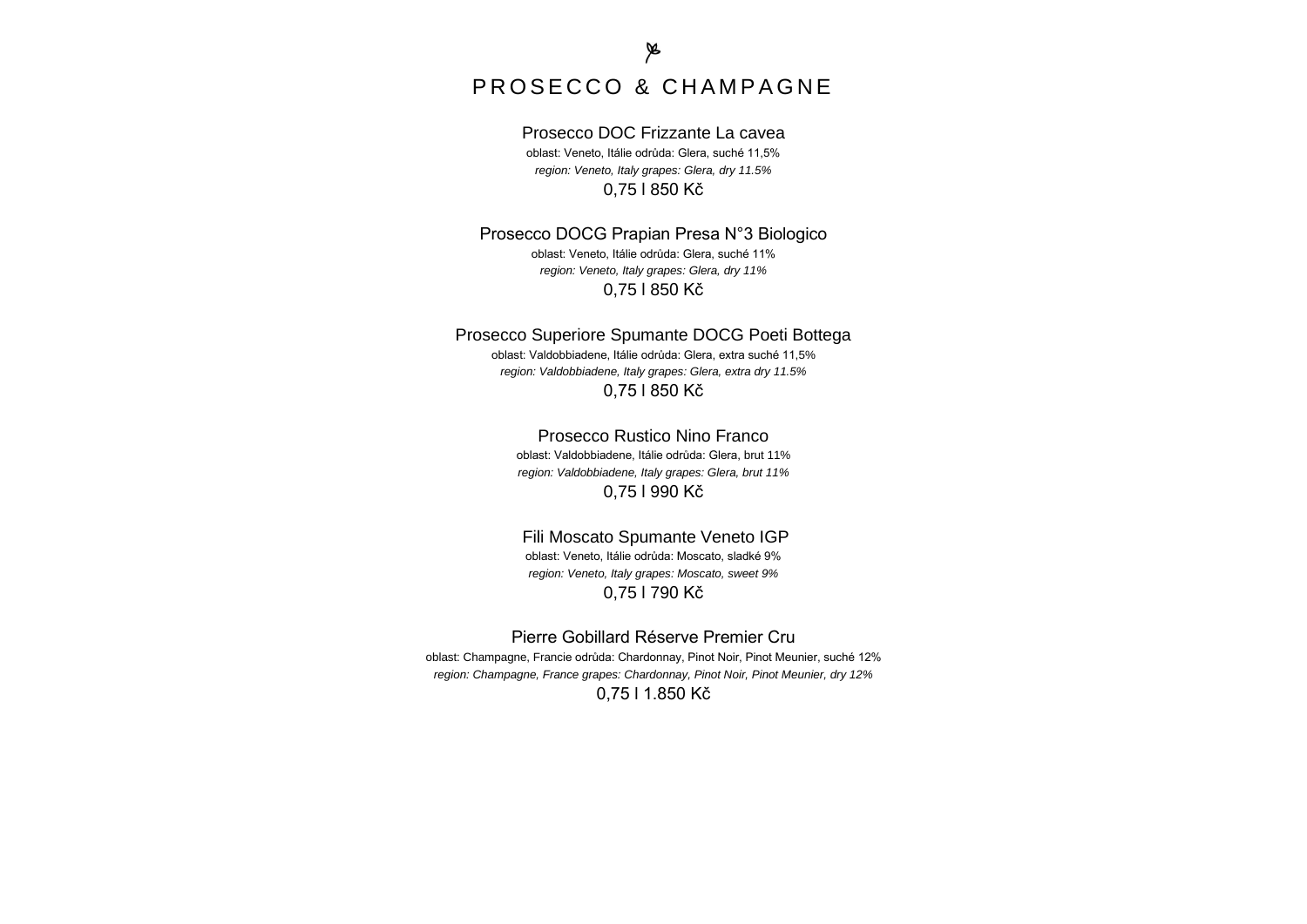## × PROSECCO & CHAMPAGNE

J. Charpentier Blanc de Blancs Brut oblast: Champagne, Francie odrůda: Chardonnay, suché 12% *region: Champagne, France grapes: Chardonnay, dry 12%* 0,75 l 1.850 Kč

#### J. Charpentier Prestige Rosé Brut

oblast: Champagne, Francie odrůda: Chardonnay, Pinot Noir, Pinot Meunier, suché 12,5% *region: Champagne, France grapes: Chardonnay, Pinot Noir, Pinot Meunier, dry 12.5%* 0,75 l 2.190 Kč

#### Laurent Perrier Brut Premier

oblast: Champagne, Francie odrůda: Chardonnay, Pinot Noir, Pinot Meunier, suché 12% *region: Champagne, France grapes: Chardonnay, Pinot Noir, Pinot Meunier, dry 12%* 0,75 l 2.990 Kč

#### Ruinart de Ruinart Brut

oblast: Champagne, Francie odrůda: Chardonnay, Pinot Noir, Pinot Meunier, suché 12,5% *region: Champagne, France grapes: Chardonnay, Pinot Noir, Pinot Meunier, dry 12.5 %* 0,75 l 2.990 Kč

#### Veuve Clicquot Ponsardin Brut Vintage

oblast: Champagne, Francie odrůda: Chardonnay, Pinot Noir, Pinot Meunier, suché 12% *region: Champagne, France grapes: Chardonnay, Pinot Noir, Pinot Meunier, dry 12%* 0,75 l 3.390 Kč

Cristaux Brut Nature BIO Champagne – Champagne André Beaufort oblast: Champagne, Francie odrůda: Pinot Noir, suché 12% *region: Champagne, France grapes: Pinot Noir, dry 12%* 0,75 l 5.290 Kč

> Dom Perignon Vintage oblast: Champagne, Francie odrůda: Chardonnay, Pinot Noir, suché 12,5% *region: Champagne, France grapes: Chardonnay, Pinot Noir, dry 12.5%*  0, 75 l 7.990 Kč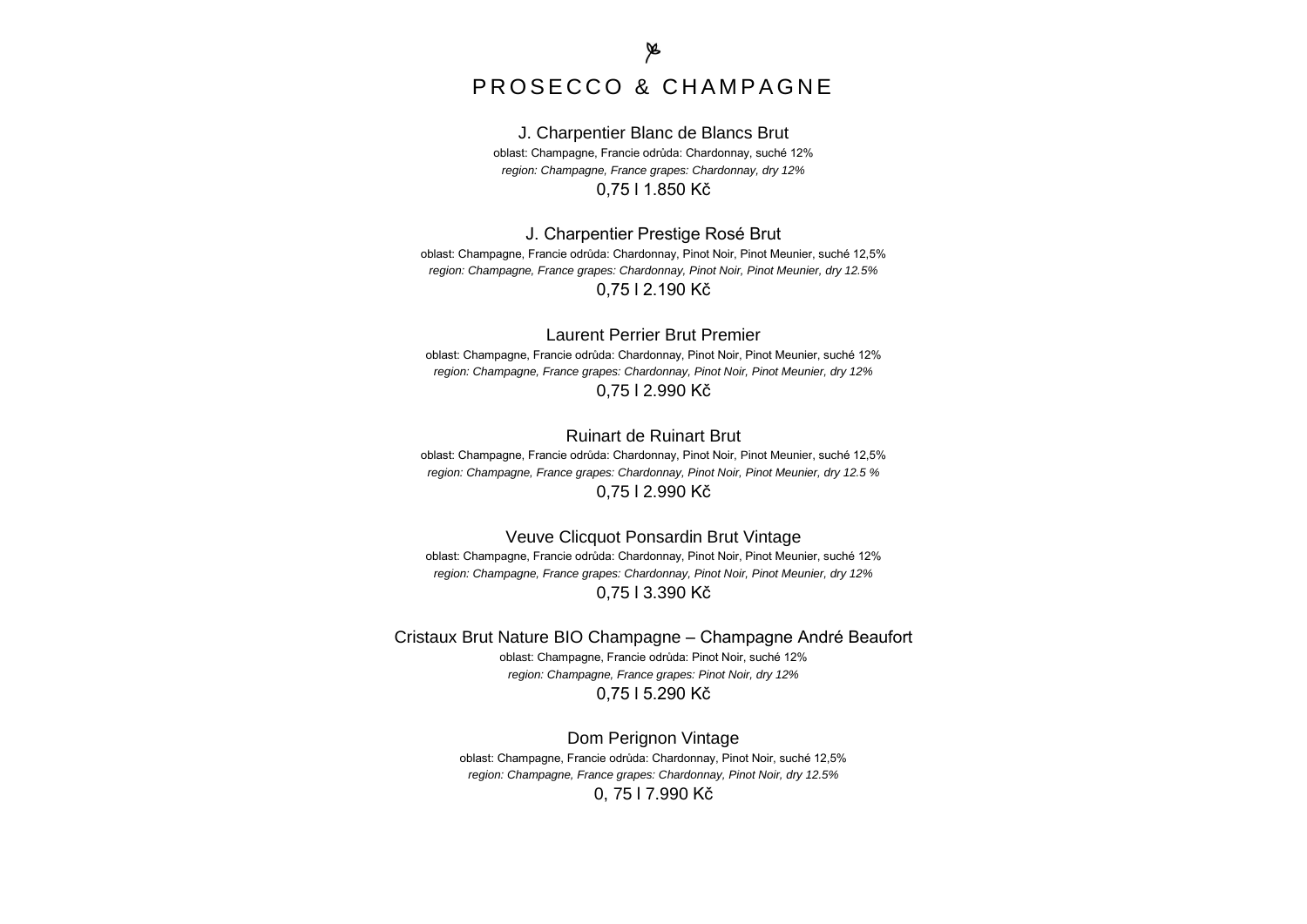# ۴ ČESKÁ A MORAVSKÁ VÍNA – CZECH WINES

## $B$   $I$   $I$   $A$   $V$   $I$   $N$   $A$   $W$   $H$   $I$   $T$   $F$   $W$   $I$   $N$   $F$   $S$

#### Sauvignon Sur-lie – Hrabal

oblast: Velké Bílovice – Jižní Morava odrůda: Sauvignon, pozdní sběr – suché 13% *region: Velké Bílovice – South Moravia grapes: Sauvignon, late harvest – dry 13%* 0,75 l 690 Kč

Chardonnay – Hrabal

oblast: Velké Bílovice – Jižní Morava odrůda: Chardonnay, pozdní sběr – polosuché 13% *region: Velké Bílovice – South Moravia grapes: Chardonnay, late harvest – medium dry 13%* 0,75 l 690 Kč

Pinot Blanc – Reisten oblast: Pavlov, Jižní Morava odrůda: Rulandské bílé, pozdní sběr – suché 12,5% *region: Pavlov, South Moravia grapes: Pinot Blanc, late harvest – dry 12.5%* 0,75 l 690 Kč

Müller Thurgau – Johann W oblast: Čechy – Litomeřice, Třebívlice odrůda: Müller Thurgau, pozdní sběr – suché 14% *region: Czech Republic – Litoměřice, Třebívlice grapes: Müller Thurgau, late - harvest - dry 14%* 0,75 l 690 Kč

> Veltlínské zelené extra – Piálek&Jäger oblast: Nový Šaldorf, Morava odrůda: Veltlínské zelené, suché 13,5% *region: Nový Šaldorf, Moravia grapes: Grüner Veltliner, dry 13.5%* 0,75 l 790 Kč

Johann W White, Cuveé oblast: Čechy – Litoměřice, Třebívlice odrůda: Rulandské bílé, Gewürztraminer, Sylvánské zelené, Ryzlink Rýnský, suché 12% *region: Czech Republic – Litoměřice, Třebívlice grapes: Pinot Blanc, Traminer, Sylvaner, Riesling, dry 12%*

0,75 l 790 Kč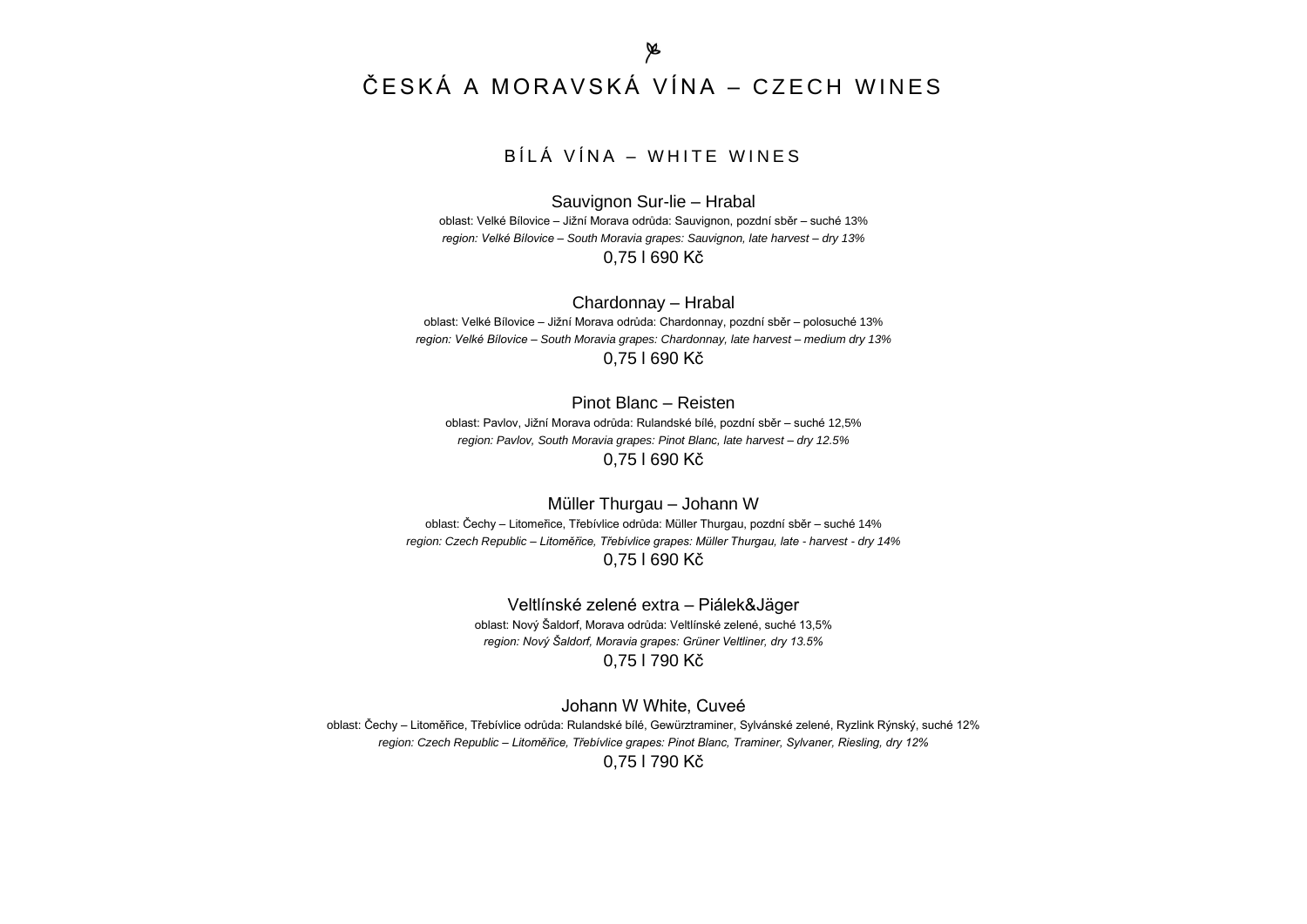# ۴ ČESKÁ A MORAVSKÁ VÍNA – CZECH WINES

## ČERVENÁ VÍNA – RED WINES

#### Merlot – Moravíno

oblast: Valtice, Jižní Morava odrůda: Merlot, pozdní sběr – suché 13% *region: Valtice, South Moravia grapes: Merlot, late harvest – dry 13%* 0,75 l 690 Kč

Cabernet Sauvignon – Moravíno

oblast: Valtice, Jižní Morava odrůda: Cabernet Sauvignon, pozdní sběr – suché 13% *region: Valtice, South Moravia grapes: Cabernet Sauvignon, late harvest – dry 13%* 0,75 l 690 Kč

#### Skale Family Reserve Cuveé – Springer

oblast: Bořetice, Morava odrůda: Cabernet Sauvignon, Merlot, cuveé, suché 14% *region: Bořetice, Moravia grapes: Cabernet Sauvignon, Merlot, cuveé, dry 14%* 0,75 l 1.790 Kč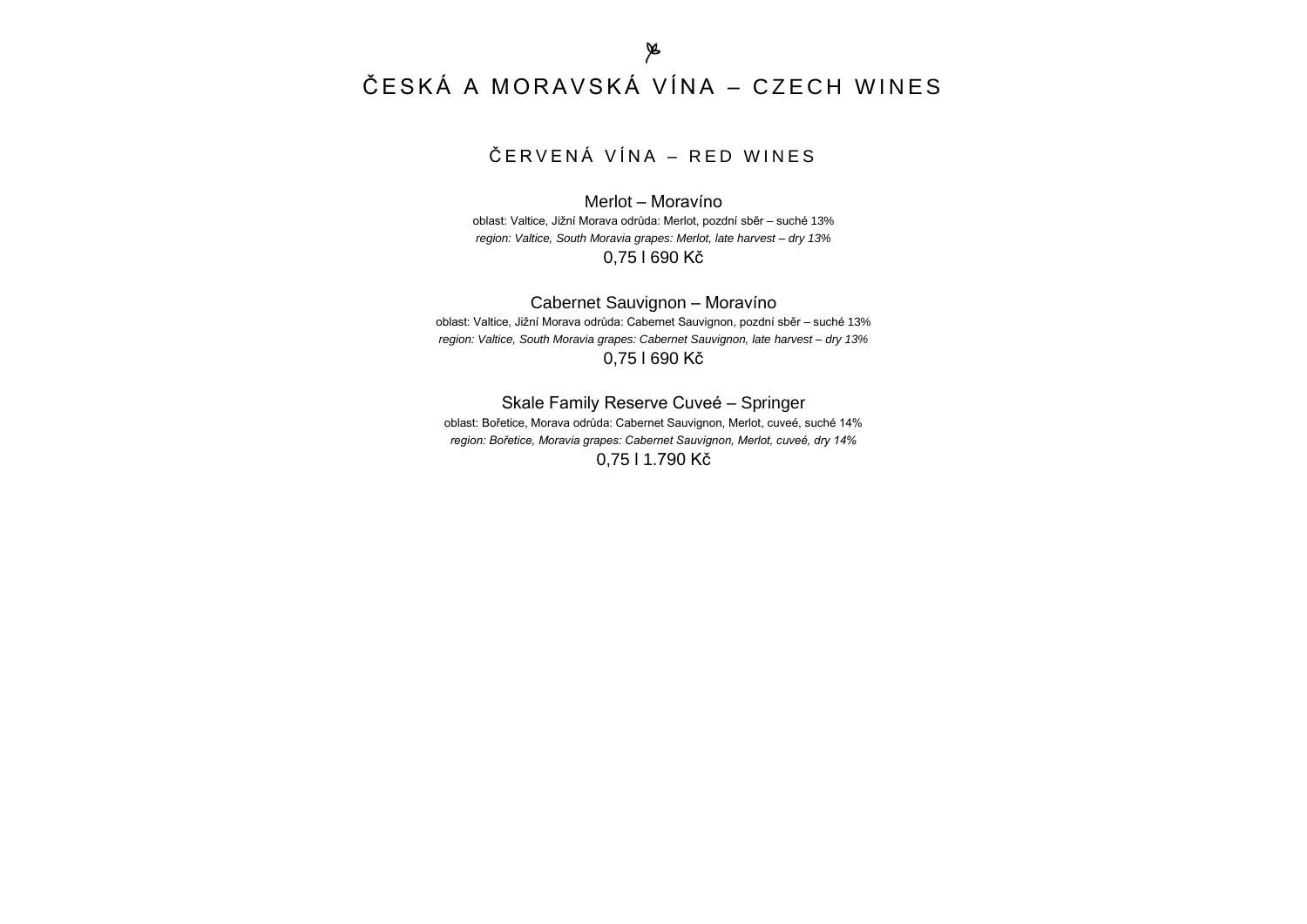## × RAKOUSKO – AUSTRIA

## BÍI Á VÍNA – WHITE WINES

#### Grüner Veltliner Charming DAC Reserve – Laurenz V.

oblast: Kamptal, Rakousko odrůda: Veltlínské zelené, suché 13% *region: Kamptal, Austria grapes: Grüner Veltliner, dry 13%* 0,75 l 1.190 Kč

#### Grüner Veltliner Smaragd Privat – Josef Fischer

oblast: Wachau, Rakousko odrůda: Veltlínské zelené, suché 14% *region: Wachau, Austria grapes: Grüner Veltliner, dry 14%* 0,75 l 1.390 Kč

Riesling Reserve – Josef Fischer oblast: Wachau, Rakousko odrůda: Ryzlink rýnský, polosuché 13,5% *region: Wachau, Austria grapes: Riesling, medium dry 13,5%* 0,75 l 1.390 Kč

### ČERVENÁ VÍNA – RED WINES

Weingut Prieler St. Laurent oblast: Burgenland, Rakousko odrůda: Svatovavřinecké, suché 12,5% *region: Burgenland, Austria grapes: St. Laurent, dry 12.5%* 0,75 l 990 Kč

Zweigelt Girmer Reserve – K+K Kirnbauer oblast: Burgenland, Rakousko odrůda: Zweigelt, suché 13,5% *region: Burgenland, Austria grapes: Zweigelt, dry 13,5%* 0,75 l 990 Kč

Praittenbrunn – Erich Scheiblhofer oblast: Burgenland, Rakousko grapes: Cabernet Sauvignon, Merlot, cuveé, suché 15% *region: Burgenland, Austria grapes: Cabernet Sauvignon, Merlot, cuveé, dry 15%* 0,75 l 1.790 Kč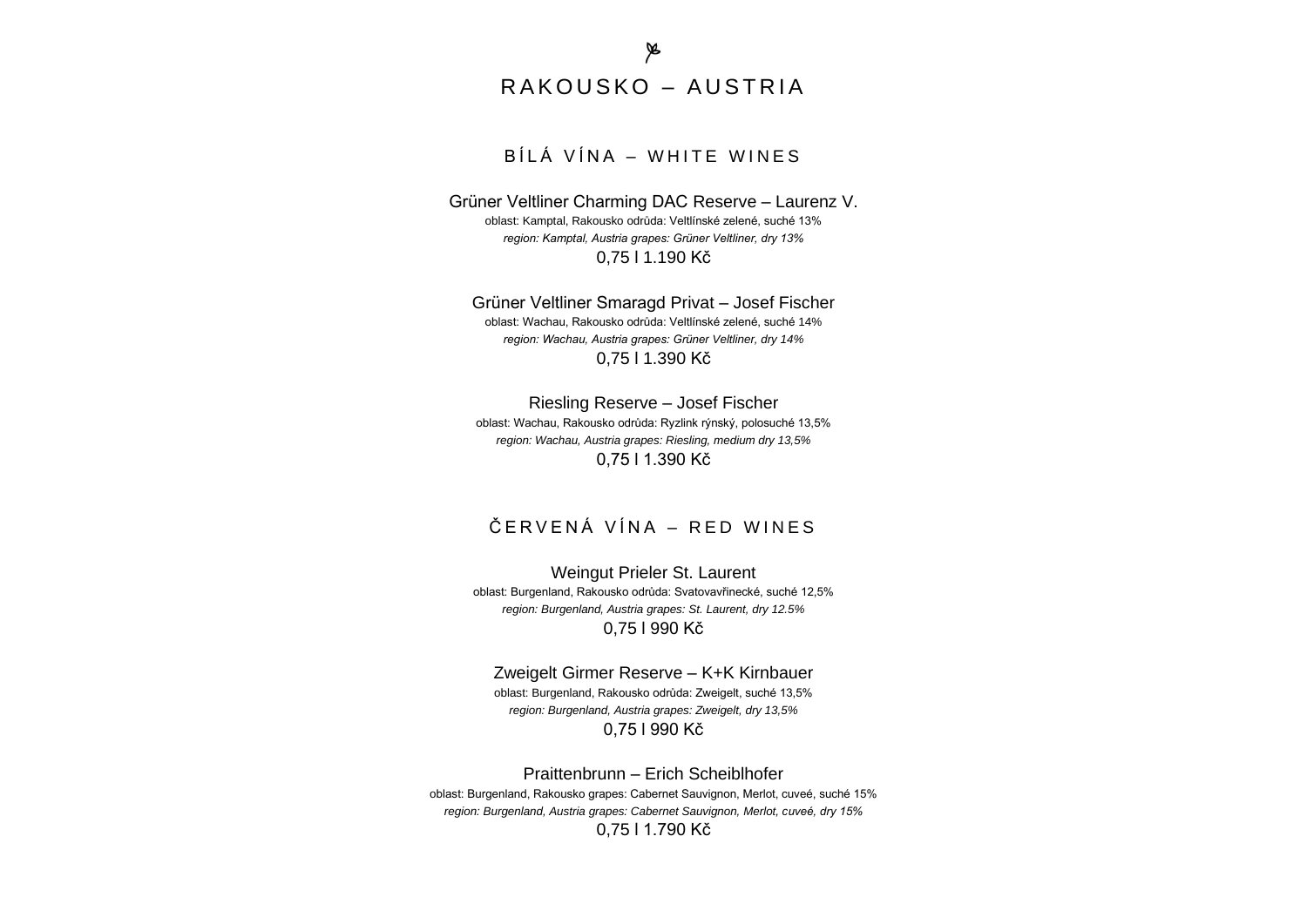## ۴ N Ě M E C K O – G E R M A N Y

## BÍLÁ VÍNÁ – WHITE WINES

#### Riesling Feinherb – Dohlmühle

oblast: Rheinhessen, Německo odrůda: Ryzlink rýnský, polosuché 11% *region: Rheinhessen, Germany grapes: Riesling, medium dry 11%* 0,75 l 790 Kč

Grauburgunder – Dohlmühle

oblast: Reinhessen, Německo odrůda: Rulandské šedé, suché 13,5% *region: Reinhessen, Germany grapes: Pinot grigio, dry 13.5%* 0,75 l 790 Kč

Riesling Kabinett Piesporter Gold Tröpchen - Haart oblast: Mosel, Německo odrůda: Ryzlink rýnský, polosladké 8,5% *region: Mosel, Germany grapes: Riesling, medium sweet 8.5%* 0,75 l 1.190 Kč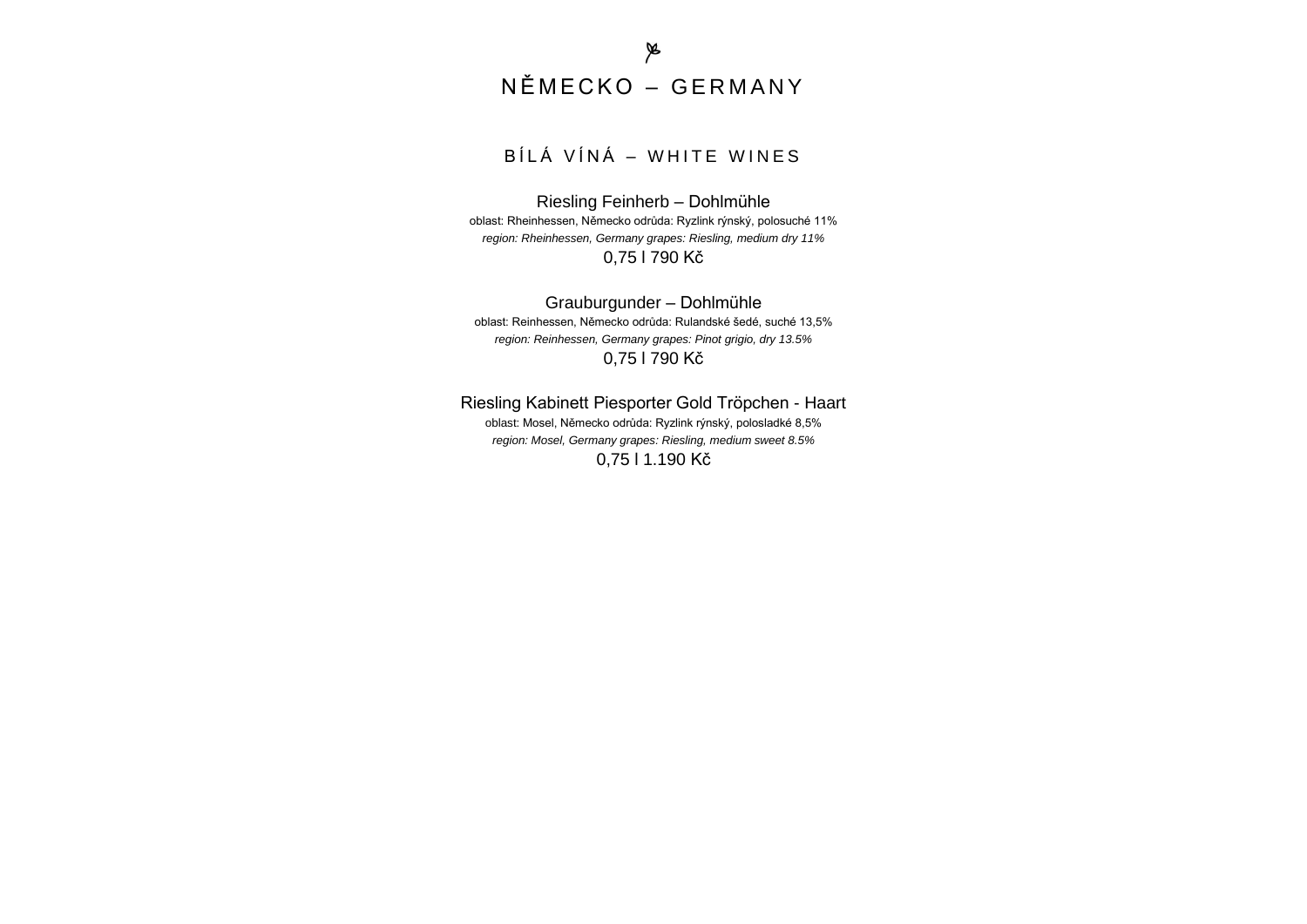

## $BILÁ VÍNA - WHITE WINES$

Gavi di Gavi Vila Sparina oblast: Piemonte, Itálie odrůda: Cortese, suché 12,5% *region: Piemonte, Italy grapes: Cortese, dry 12,5%* 0,75 l 990 Kč

### ČERVENÁ VÍNA – RED WINES

Chianti Colli Senesi DOCG "Titolato Strozzi" oblast: Toskánsko, Itálie odrůda: Sangiovese, ostatní červené odrůdy, suché 13,5% *region: Toscana, Italy grapes: Sangiovese, other red grapes, dry 13.5%* 0,75 l 790 Kč

#### Casa Boschino Toscana IGT Bio

oblast: Toskánsko, Itálie odrůda: Sangiovese, Merlot, Cabernet Sauvignon, suché 14% *region: Toscana, Italy grapes: Sangiovese, Merlot, Cabernet Sauvignon, dry 14%* 0,75 l 790 Kč

#### Barbera d´ Asti DOCG – Fiulot

oblast: Piemonte, Itálie odrůda: Barbera, suché 14% *region: Piemonte, Italy grapes: Barbera, dry 14%* 0,75 l 890 Kč

#### Primitivo Appassimento Puglia

oblast: Puglia, Itálie odrůda: Primitivo del Selento, suché 14,5% *region: Puglia, Italy grapes: Primitivo del Selento, dry 14.5%* 0,75 l 890 Kč

#### Rosso di Montepulciano DOC – Casanova oblast: Toskánsko, Itálie odrůda: Sangiovese, suché 13% *region: Toscana, Italy grapes: Sangiovese, dry 13%* 0,75 l 890 Kč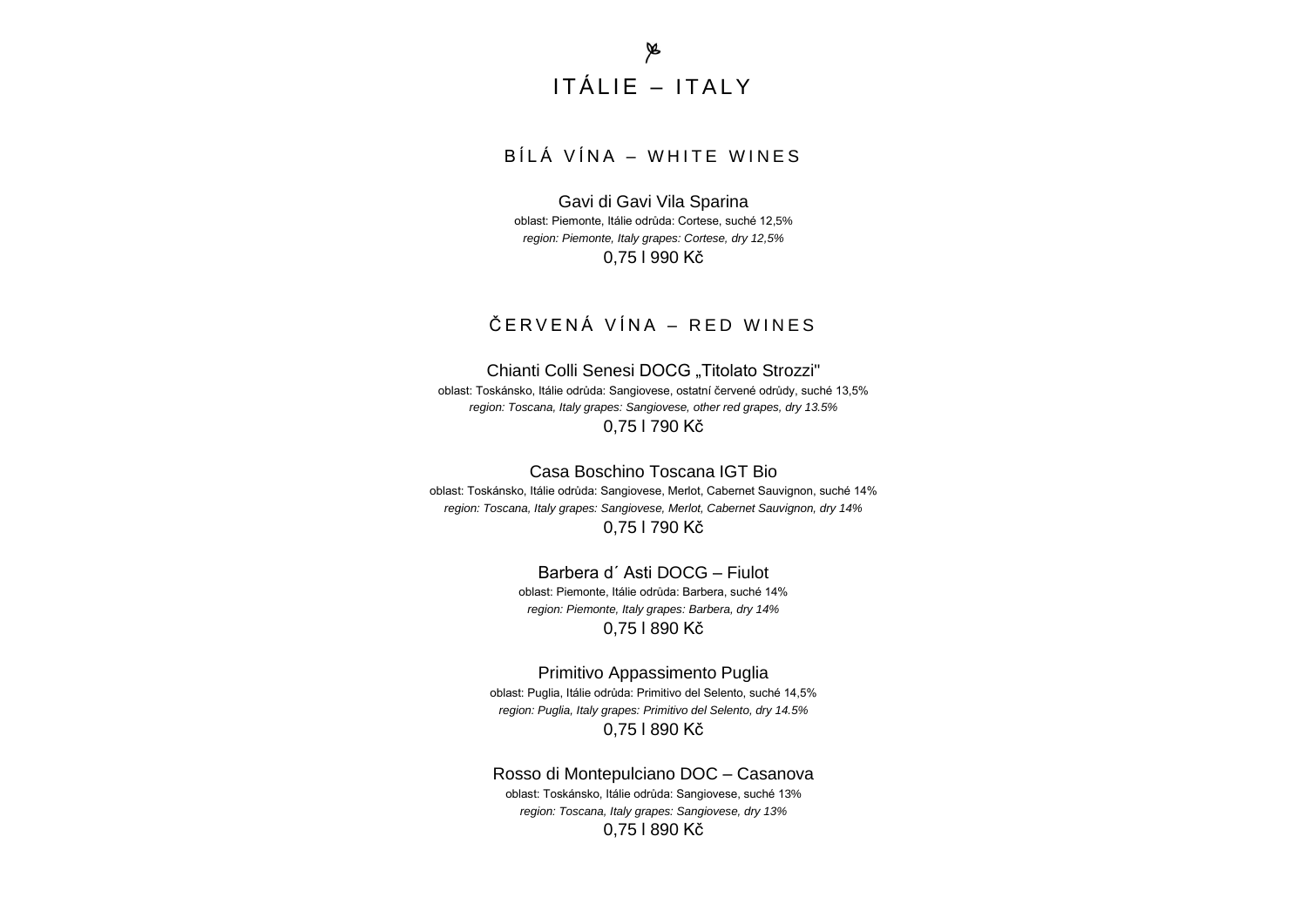

## ČERVENÁ VÍNA – RED WINES

Barbaresco DOCG Conti Speroni

oblast: Piemonte, Itálie odrůda: Nebbiolo, suché 14% *region: Piemonte, ltaly grapes: Nebbiolo, dry 14%* 0,75 l 990 Kč

#### Amarone della Valpolicella Classico "Costasera" - Masi

oblast: Veneto, Itálie odrůda: Corvina, Rondinella, Molinara, suché 15% *region: Veneto, Italy grapes: Corvina, Rondinella, Molinara, dry 15%*  0,75 l 2.390 Kč

#### Brunello di Montalcino DOCG – Bartoli Giusti

oblast: Toskánsko, Itálie odrůda: Sangiovese, suché 14% *region: Toscana, Italy grapes: Sangiovese, dry 14%* 0,75 l 2.390 Kč

#### Barolo DOCG ..Monffaletto"

oblast: Piemonte, Itálie odrůda: Nebbiolo, suché 14,5% *region: Piemonte, Italy grapes: Nebbiolo, dry 14.5%* 0,75 l 2.390 Kč

#### Donnafugata Mille a Una Notte

oblast: Sicílie, Itálie odrůda: Nero d´ Avola, suché 14% *region: Sicily, Italy grapes: Nero d´ Avola, dry 14%* 0,75 l 2.890 Kč

Tignanello – Villa Antinori oblast: Toskánsko, Itálie odrůda: Sangiovese, Cabernet Sauvignon, Cabernet Franc, suché 14% *region: Toscana, Italy grapes: Sangiovese, Cabernet Sauvignon, Cabernet Franc, dry 14%* 0,75 l 4.890 Kč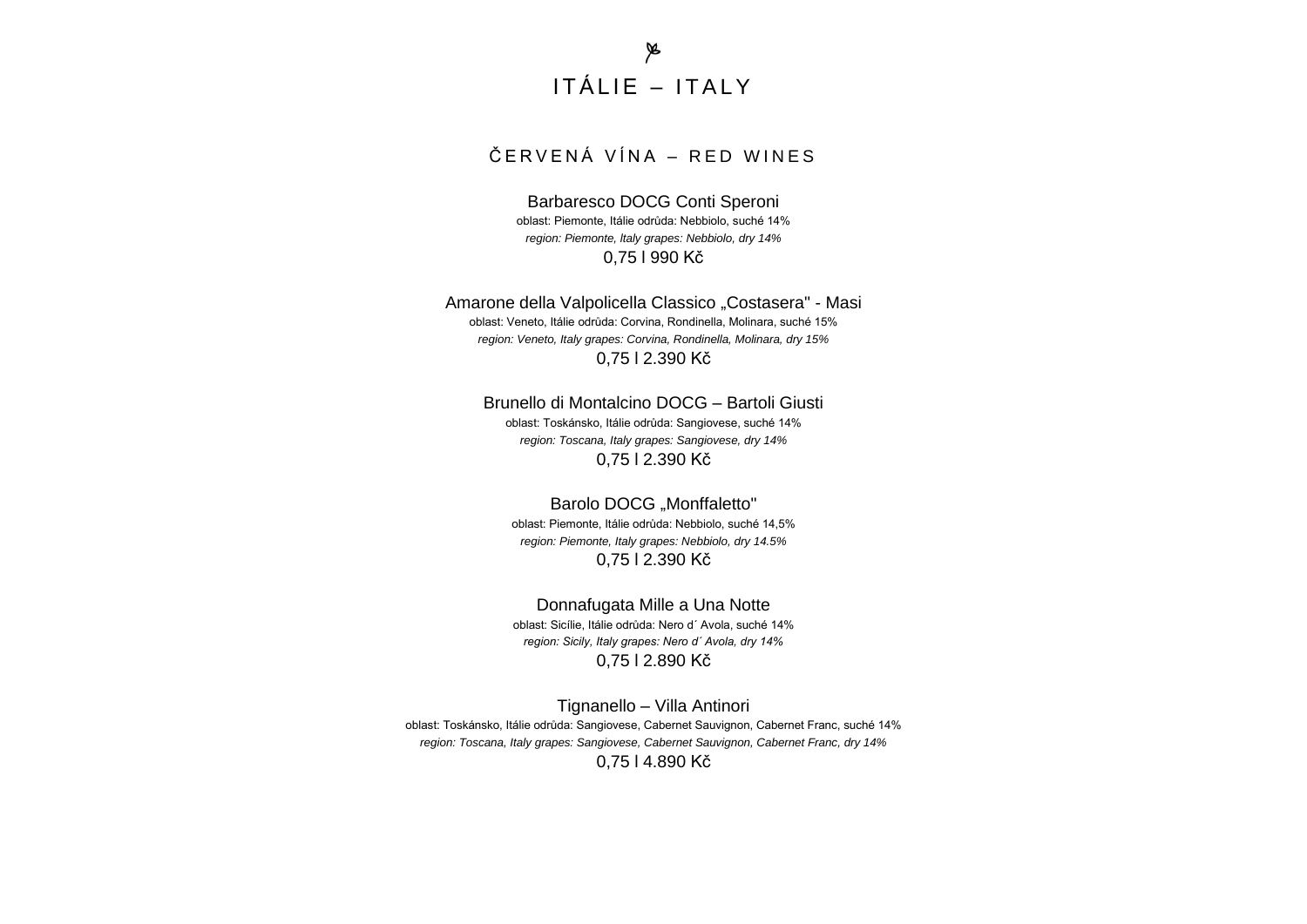# ×  $FR ANC$   $E$  –  $FR ANC$   $E$

### $BILÁ VÍNA - WHITE WINES$

#### Bourgogne Aligoté

oblast: Bourgogne, Francie odrůda: Aligoté, suché 13% *region: Bourgogne, France grapes: Aligoté, dry 13%* 0,75 l 890 Kč

#### Chablis Premier Cru – Laroche La Chantrerie

oblast: Bourgogne, Francie odrůda: Chardonnay, suché 12,5% *region: Bourgogne, France grapes: Chardonnay, dry 12.5%*  0,75 l 1.890 Kč

#### Mersault Blanc Joseph Faiveley

oblast: Bourgogne, Francie odrůda: Chardonnay, suché 13% *region: Bourgogne, France grapes: Chardonnay, dry 13%*  0,75 l 2.790 Kč

## ČERVENÁ VÍNA – RED WINES

Pinot Noir Coteaux Bourguignons oblast: Bourgogne, Francie odrůda: Pinot Noir, suché 13% *region: Bourgogne, France grapes: Pinot Noir, dry 13%* 0,75 l 890 Kč

Côtes – du – Rhône "Parallele 45" Rouge AOC – Paul Jaboulet oblast: Côtes – du – Rhône, Francie odrůda: Grenache, Syrah, suché 14% *region: Côtes – du – Rhône, France grapes: Grenache, Syrah, dry 14%* 0,75 l 890 Kč

#### Chateau Belle – Vue Haut – Médoc

oblast: Haut – Médoc, Francie odrůda: Cabernet Sauvignon, Merlot, Petit Verdot, suché 13% *region: Haut – Médoc, France grapes: Cabernet Sauvignon, Merlot, Petit Verdot, dry 13%*  0,75 l 1.790 Kč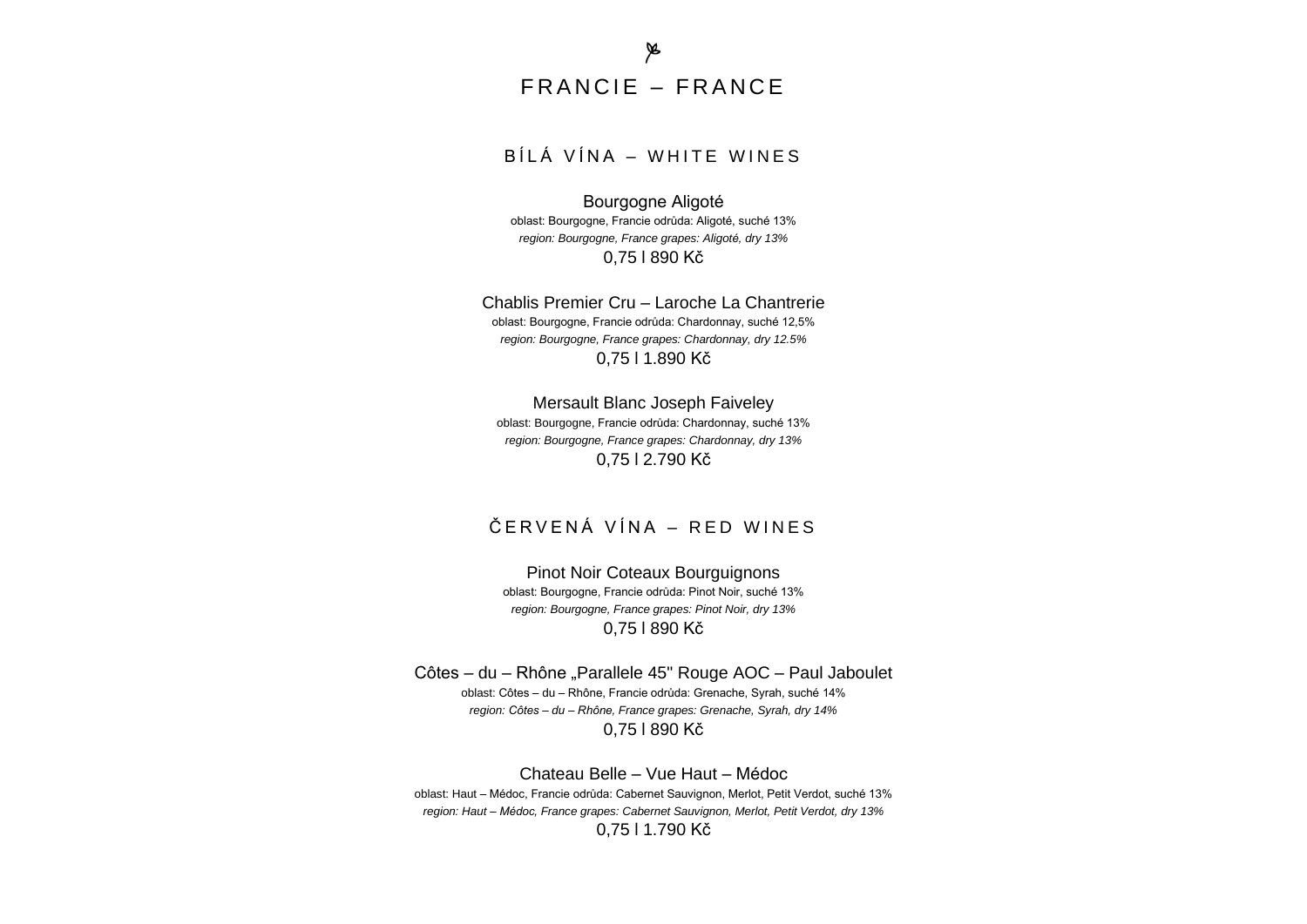## ×  $FR ANC$   $E$  –  $FR ANC$   $E$

## $ČFRVFNÁ VÍNA - RFD WINES$

Chateau Les Trois Croix – Patrick Léon Fronsac

oblast: Fronsac, Francie odrůda: Cabernet Sauvignon, Merlot, suché 13% *region: Fronsac, France grapes: Cabernet Sauvignon, Merlot, dry 13%* 0,75 l 1.690 Kč

#### Crozes – Hermitage "Les Jalets" Rouge – Paul Jaboulet

oblast: Côtes – du – Rhône, Francie odrůda: Syrah, suché 13,5% *region: Côtes – du – Rhône, France grapes: Syrah, dry 13.5%* 0,75 l 1.490 Kč

#### Gigondas

oblast: Côtes – du – Rhône, Francie odrůda: Syrah, Mourvédre, Grenache, suché 13,5% *region: Côtes – du – Rhône, France grapes: Syrah, Mourvédre, Grenache, dry 13.5%* 0,75 l 1.490 Kč

#### Chateau Bellegrave – Pomerol

oblast: Pomerol, Francie odrůda: Cabernet Franc, Merlot, suché 13,5% *region: Pomerol, France grapes: Cabernet Franc, Merlot, dry 13.5%* 0,75 l 2.190 Kč

Chateau Pibran – Pauillac oblast: Pauillac – Médoc, Francie odrůda: Cabernet Sauvignon, Merlot, suché 13,5% *region: Pauillac – Médoc, France grapes: Cabernet Sauvignon, Merlot, dry 13.5%* 0,75 l 2.290 Kč

### R Ů ŽOVÁ VÍNA – ROSE WINES

#### Moonlight & Roses

oblast: Cotes de Provence, Francie odrůda: Cinsault, Grenache, Syrah, suché 13% *region: Cotes de Provence, France grapes: Cinsault, Grenache, Syrah, dry 13%* 0,75 l 890 Kč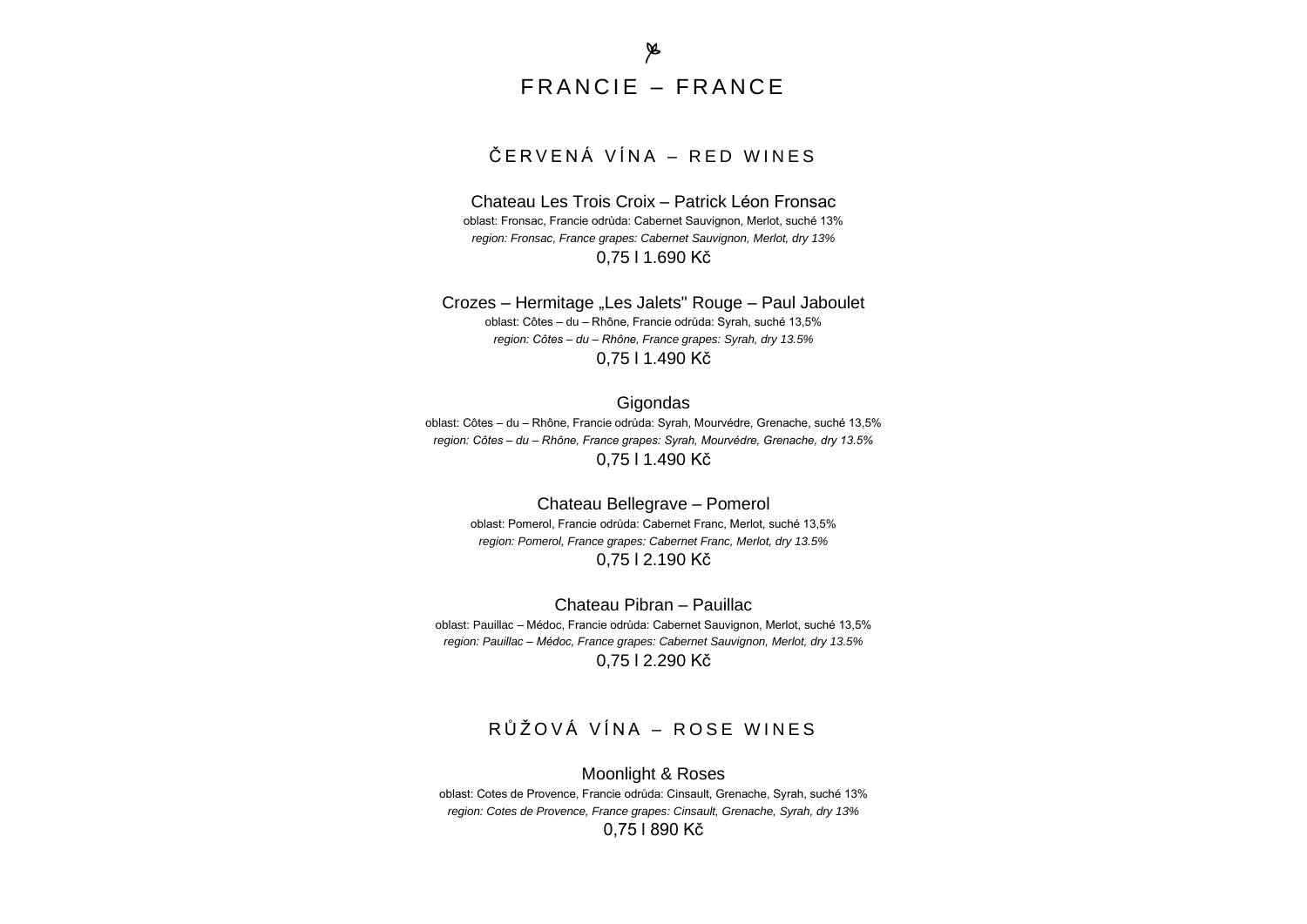×

## NOVÝ ZELAND & ARGENTINA – NEW ZEALAND & ARGENTINA

 $BILÁ VÍNA - WHITE WINES$ 

Sauvignon Blanc Marlborough BIO – Villa Maria

oblast: Marlborough, Nový Zéland odrůda: Sauvignon Blanc, suché 12,5% *region: Marlborough, New Zealand grapes: Sauvignon Blanc, dry 12.5%* 0,75 l 1.190 Kč

Sauvignon Blanc Mount Nelson

oblast: Marlborough, Nový Zéland odrůda: Sauvignon Blanc, suché 12,5% *region: Marlborough, New Zealand grapes: Sauvignon Blanc, dry 12.5%* 0,75 l 1.190 Kč

### ČERVENÁ VÍNA – RED WINES

Los Haroldos Estate Bonarda oblast: Valle de Uco, Argentina odrůda: Bonarda, suché 13% *region: Valle de Uco, Argentina grapes: Bonarda, dry 13%* 0,75 l 890 Kč

Pinot Noir Cellar selection Marlborough – Villa Maria oblast: Marlborough, Nový Zéland odrůda: Pinot Noir, suché 14% *region: Marlborough, New Zealand grapes: Pinot Noir, dry 14%*  0,75 l 1.190 Kč

> Puro Malbec – Dieter Meier oblast: Mendoza, Argentina odrůda: Malbec, suché 14,5% *region: Mendoza, Argentina grapes: Malbec, dry 14.5%* 0,75 l 1.190 Kč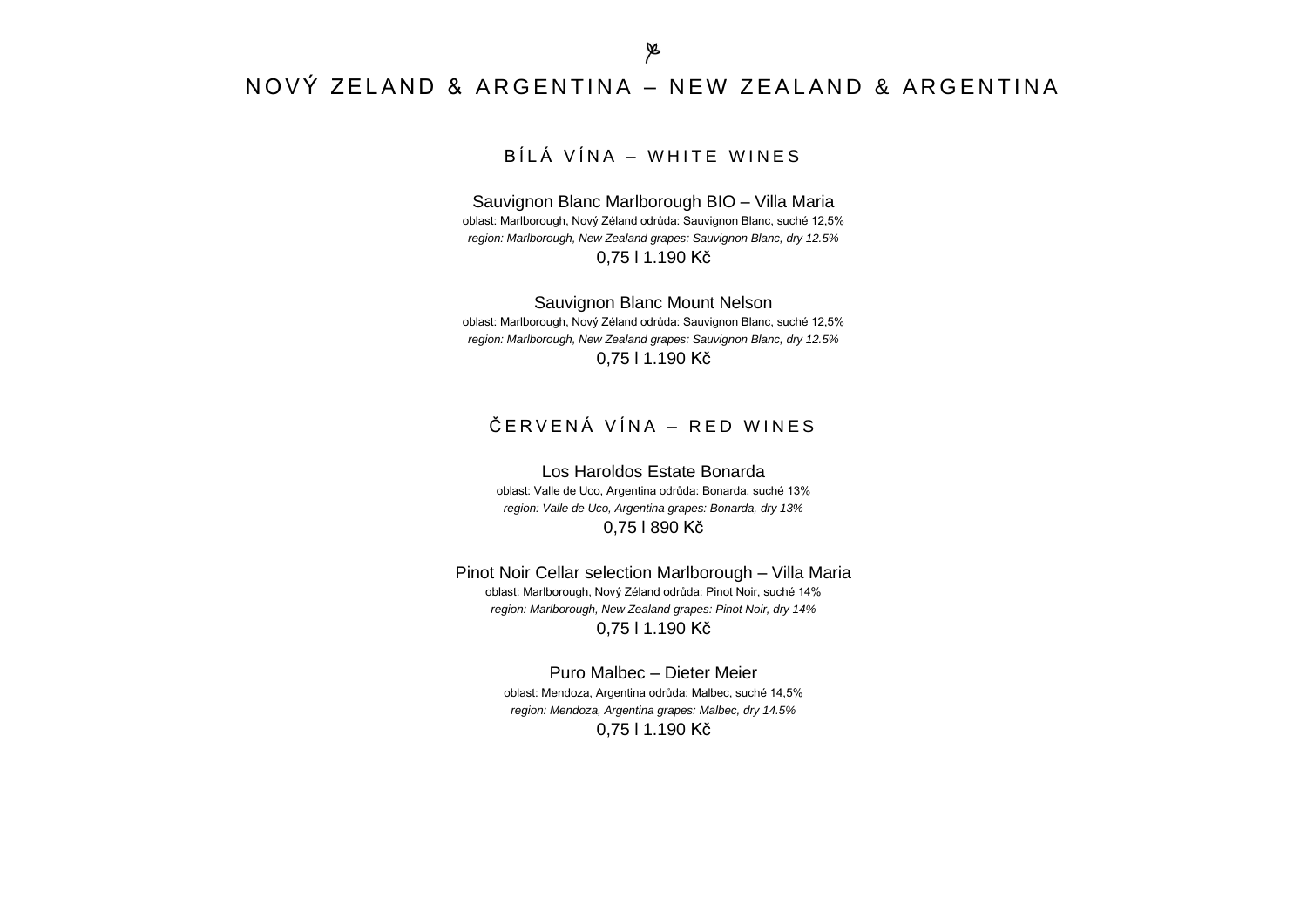# × **CHILE**

## $BILA$  VINA – WHITE WINES

#### Chocolan Viognier Grand Reserva

oblast: Maipo Valley, Chile odrůda: Viognier, suché 14,5% *region: Maipo Valley, Chile grapes: Viognier, dry 14.5%* 0,75 l 990 Kč

#### Chocolan Chardonnay Grand Reserva

oblast: Valle de San Antonio, Chile odrůda: Chardonnay, suché 14% *region: Valle de San Antonio, Chile grapes: Chardonnay, dry 14%*  0,75 l 990 Kč

Chocolan Origen Syrah Grand Reserva oblast: Maipo Valley, Chile odrůda: Syrah, suché 14,5% *region: Maipo Valley, Chile grapes: Syrah, dry 14.5%*  0,75 l 990 Kč

## AUSTRÁLIE – AUSTRALIA

## BÍLÁ VÍNA – WHITE WINES

Koonuga Hill Chardonnay oblast: Barossa Valley, Austrálie odrůda: Chardonnay, suché 13% *region: Barossa Valley, Australia grapes: Chardonnay, dry 13%*  0,75 l 790 Kč

#### ČERVENÁ VÍNA – RED WINES

Koonuga Hill Shiraz – Cabernet oblast: Barossa Valley, Austrálie odrůda: Shiraz – Cabernet, suché 13,5% *region: Barossa Valley, Australia grapes: Shiraz – Cabernet, dry 13.5%*  0,75 l 890 Kč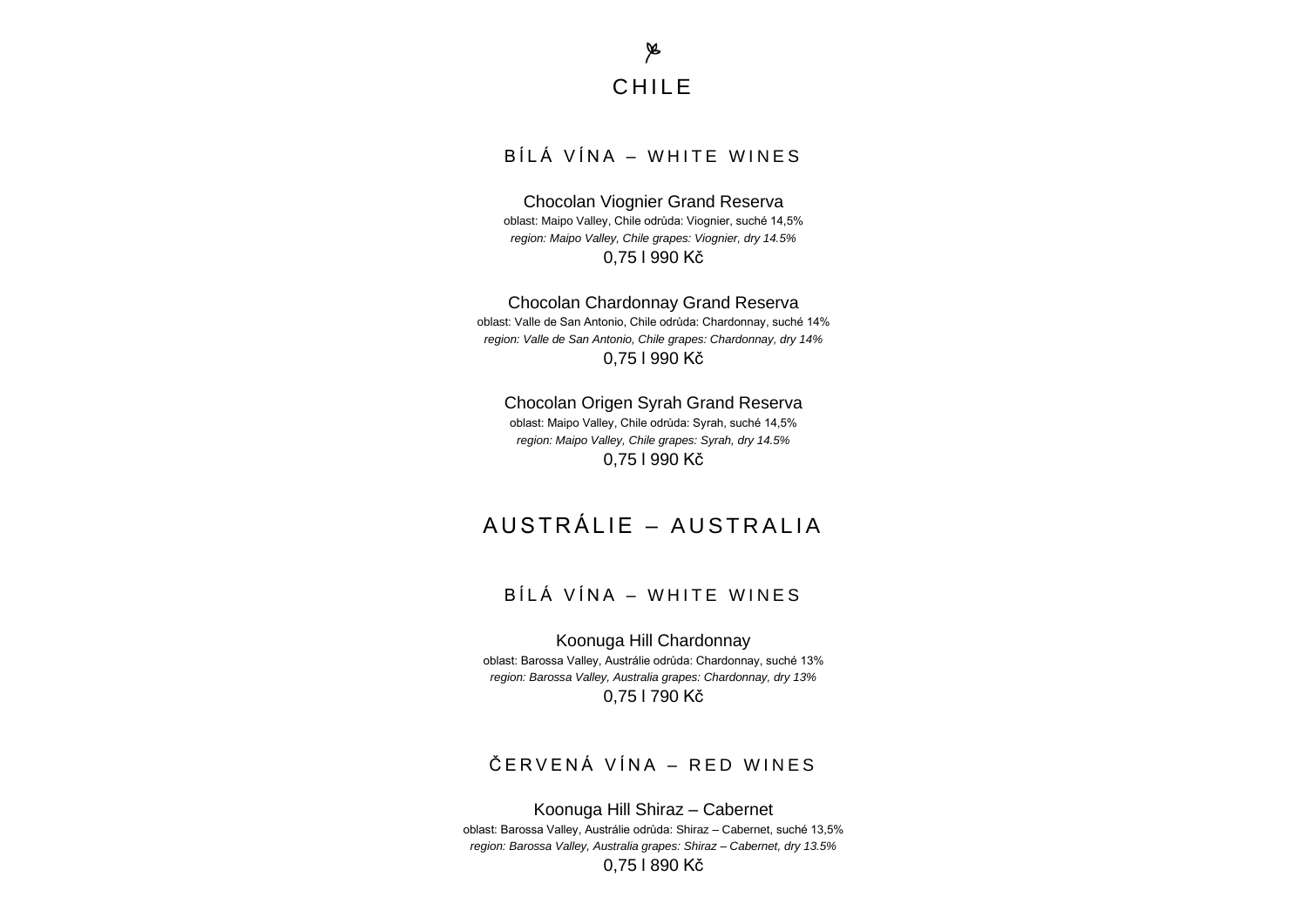## ×  $ŠPANËLSKO - SPAIN$

### ČERVENÁ VÍNA – RED WINES

Altos Ibericos Rioja Crianza – Torres oblast: Rioja, Španělsko odrůda: Tempranillo, suché 13,5% *region: Rioja, Spain grapes: Tempranillo, dry 13.5%* 0,75 l 790 Kč

Museum Real Reserva – Baron de Ley oblast: Cigales, Španělsko odrůda: Tempranillo, suché 14% *region: Cigales, Spain grapes: Tempranillo, dry 14%*

0,75 l 990 Kč

## D E Z E R T N Í VÍNA – SWE E T WINES

Ryzlink Rýnský slámové – Gotberg

oblast: Velké Pavlovice, Jižní Morava odrůda: Ryzlink Rýnský, sladké 10,5% *region: Velké Pavlovice, South Moravia grapes: Riesling, sweet 10.5%*  0,2 l 790 Kč

Veltlínské zelené ledové BIO – Špalek oblast: Znojmo, Jižní Morava odrůda: Veltlíské zelené, sladké 10% *region: Znojmo, South Moravia grapes: Grüner Veltliner, sweet 10%*  0,2 l 790 Kč

## ORANŽOVÉ VÍNO – ORANGE WINE

Ageno – La Stoppa di Elena Pantaleoni oblast: Emilia-Romagna, Itálie odrůda: Malvasia Bianca, suché 12,5% *region: Emilia-Romagna, Italy grapes: Malvasia Bianca, dry 12.5%* 0,75 l 1.790 Kč